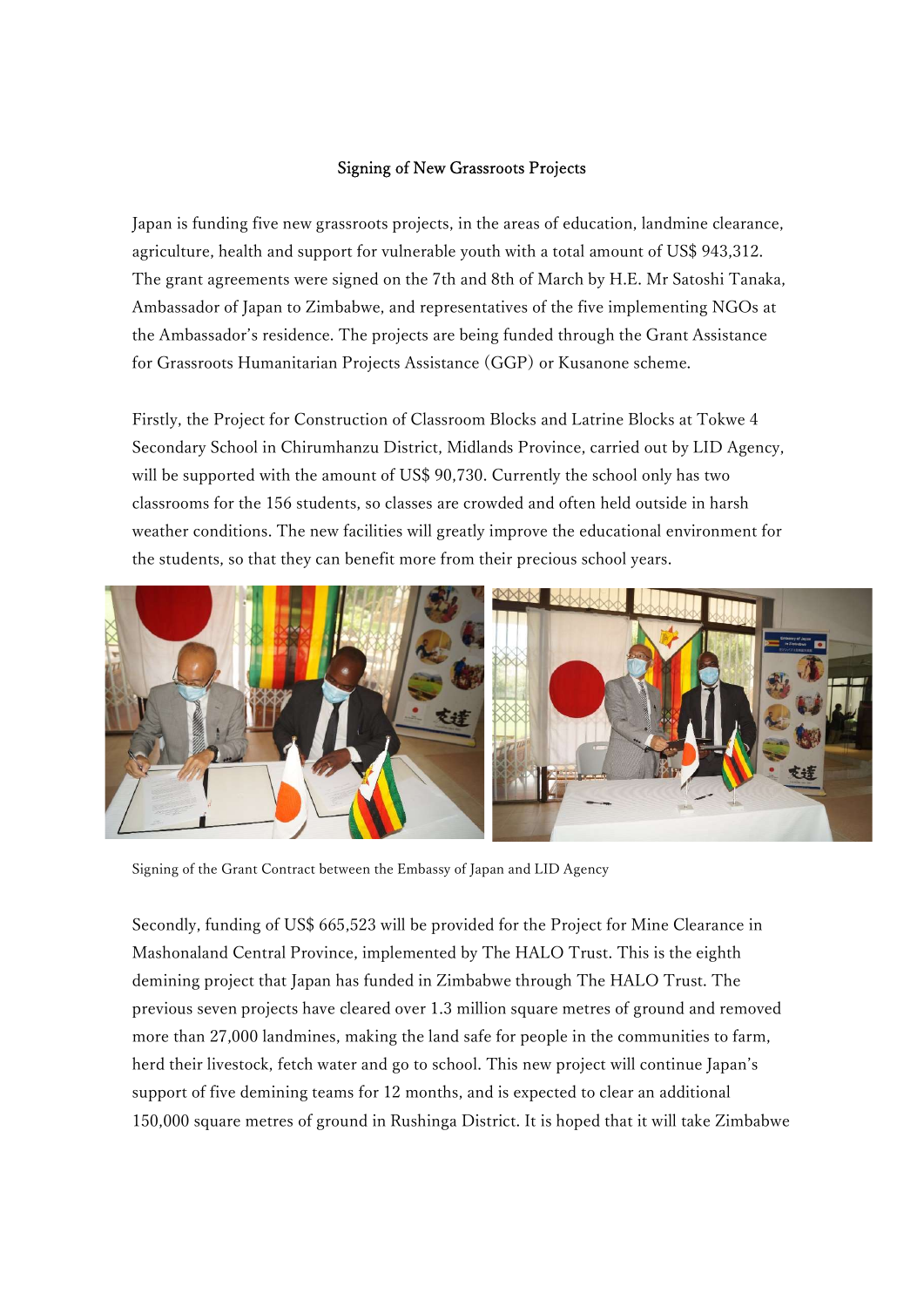a significant step closer towards the goal of being landmine-free by 2025.



Signing of the Grant Contract between the Embassy of Japan and The HALO Trust

Third, the Project for Construction of an Irrigation System with Boreholes for Empowering Women in Hurungwe District, Mashonaland West Province, carried out by 4-H Zimbabwe Foundation, will receive funding of US\$ 92,326. Currently, due to erratic rainfall caused by climate change, young women in Hurungwe are struggling to grow enough food to feed their families. This project will set up eight nutrition gardens with solar-powered boreholes, water tanks and drip irrigation facilities. It will also include training on climate-smart agriculture and growing produce for income generation. It is hoped that the new gardens will allow the young women to become more resilient to climate change and to grow sufficient food not only for their families but also to sell.



Signing of the Grant Contract between the Embassy of Japan and 4-H Zimbabwe foundation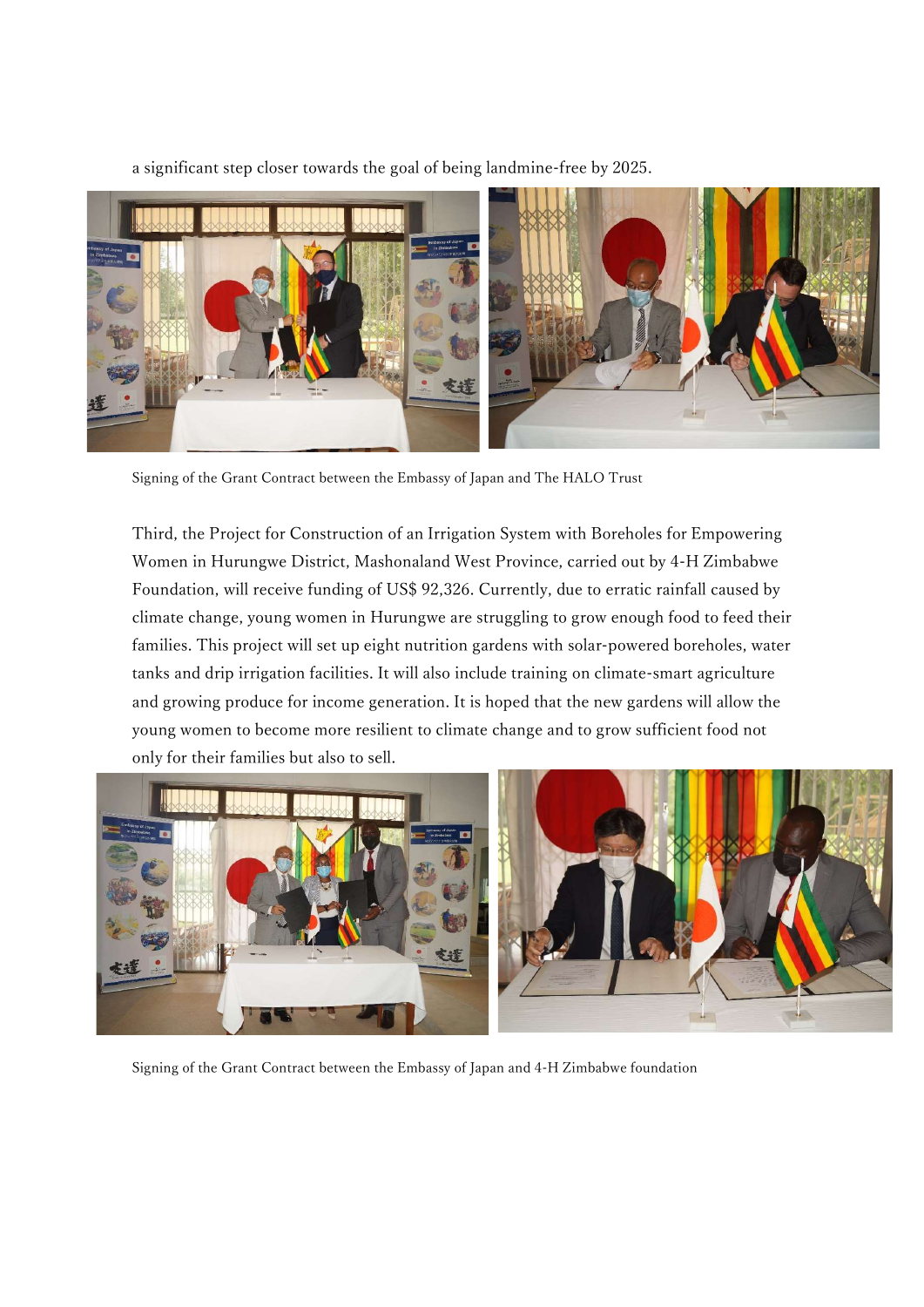Fourth, the amount of US\$ 27,876 will be provided for the Project for Provision of a Chemistry Analyzer at Musiso Mission Hospital in Zaka District, Masvingo Province, implemented by SolidarMed Zimbabwe. Currently the hospital does not have any chemistry analyzer, which is essential for diagnosing many conditions especially those related to the kidneys and liver. As a result, patients requiring tests have to travel long distances and pay high costs to obtain them, making them unaffordable for most. A new Japanese-made highquality analyzer at the hospital will allow accurate diagnoses at an affordable cost, allowing patients to receive the necessary treatment and recover quickly.



Signing of the Grant Contract between the Embassy of Japan and SolidarMed Zimbabwe

And finally, the Project for Construction of a Youth Centre for Counselling and Skills Training to Enhance Resilience in Nkulumane, Bulawayo, carried out by Million Memory Project Zimbabwe (MMPZ), will receive funding of US\$ 66,857. Currently in Nkulumane, many young people, not being able to find jobs, turn to negative coping mechanisms such as drugs and alcohol. The new centre will provide psychosocial support to youth, especially those living with HIV, so that they feel more positive and hopeful about their future. It will also provide them with entrepreneurship skills so that they can become self-reliant.



Signing of the Grant Contract between the Embassy of Japan and Million Memory Project Zimbabwe